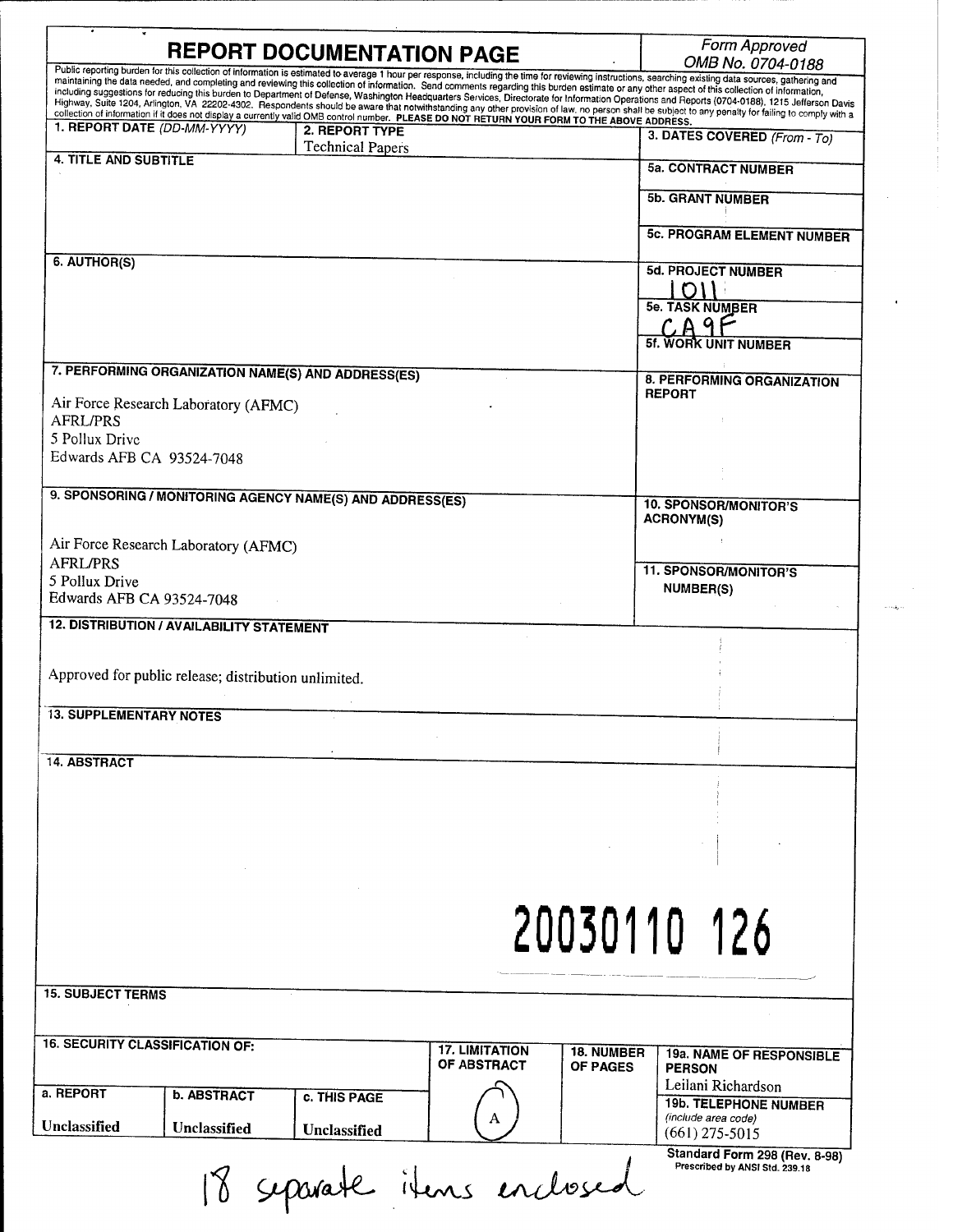TP-FY99-0168<br>|011 CA

 $\gamma_j$  $\frac{1}{2}$  ,  $\frac{1}{2}$ 

## MEMORANDUM FOR PRS

 $\bar{\gamma}$ 

FROM: PROI (TI) (STINFO)

 $\mathbb{R}$ 

19 July 1999

 $\mathcal{L}^{\mathcal{A}}$ 

SUBJECT: Authorization for Release of Technical Information, Control Number: AFRL-PR-ED-TP-FY99-0168 Other sheet says<br>M. Hoffman, "Carbon-Carbon Protective Tubes"<br>MacLaenban is author.

(Statement A)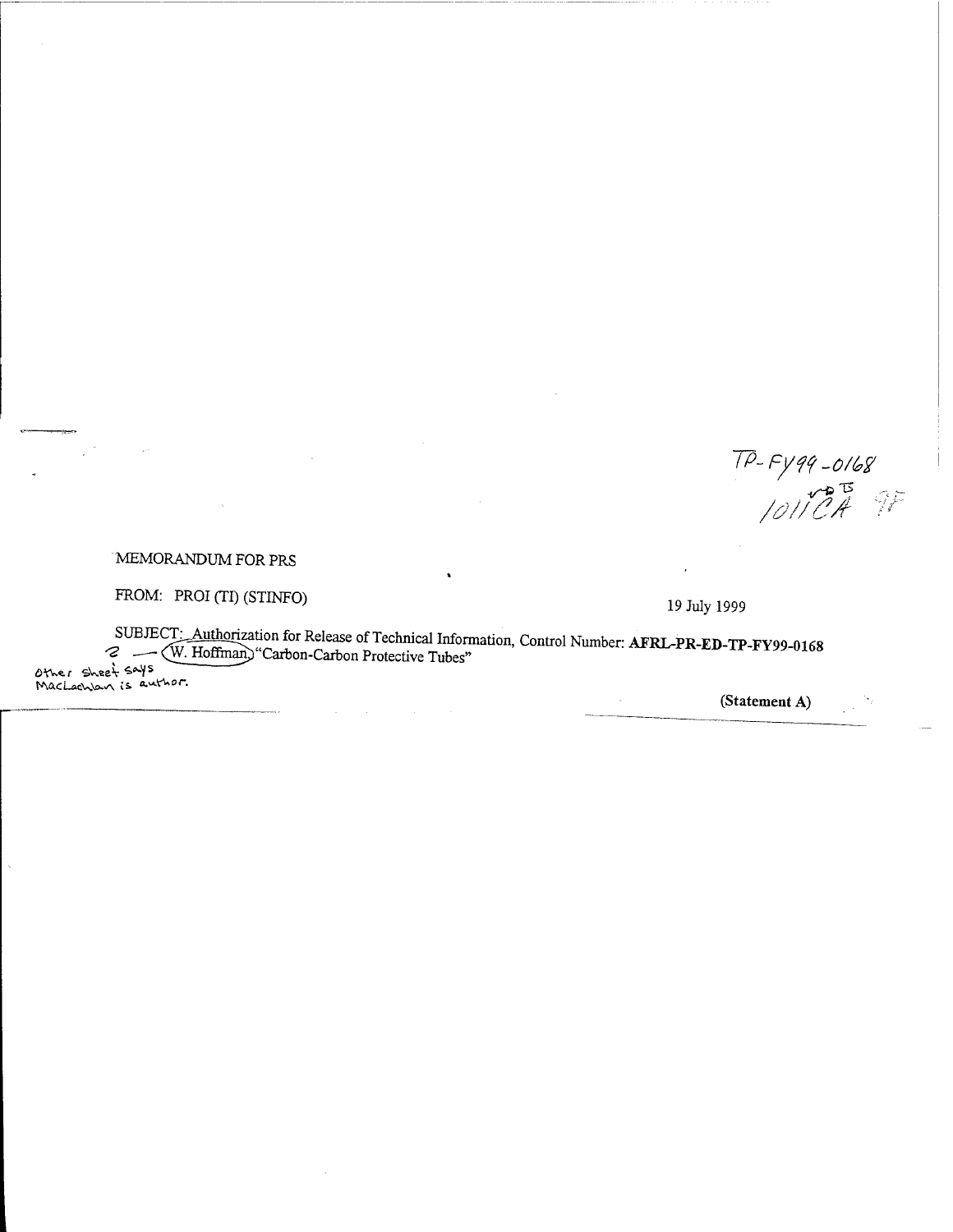intre de vinte

High temperature protective tubes for the F-22 fighter's spin chute struts had to be acquired and installed quickly due to changing needs. The solution was found at the Propulsion Directorate, whose carbon-carbon In-Situ Densification process had already demonstrated rapid small-scale densification of high quality components at low cost.

In May 1999, the Directorate's Propulsion Sciences Division was able to produce the needed components in just eight weeks. This time included the scale-up of the carbon-carbon In-Situ process and the facilities to produce components of the required size. Other sources would have taken three to five months to produce similar components.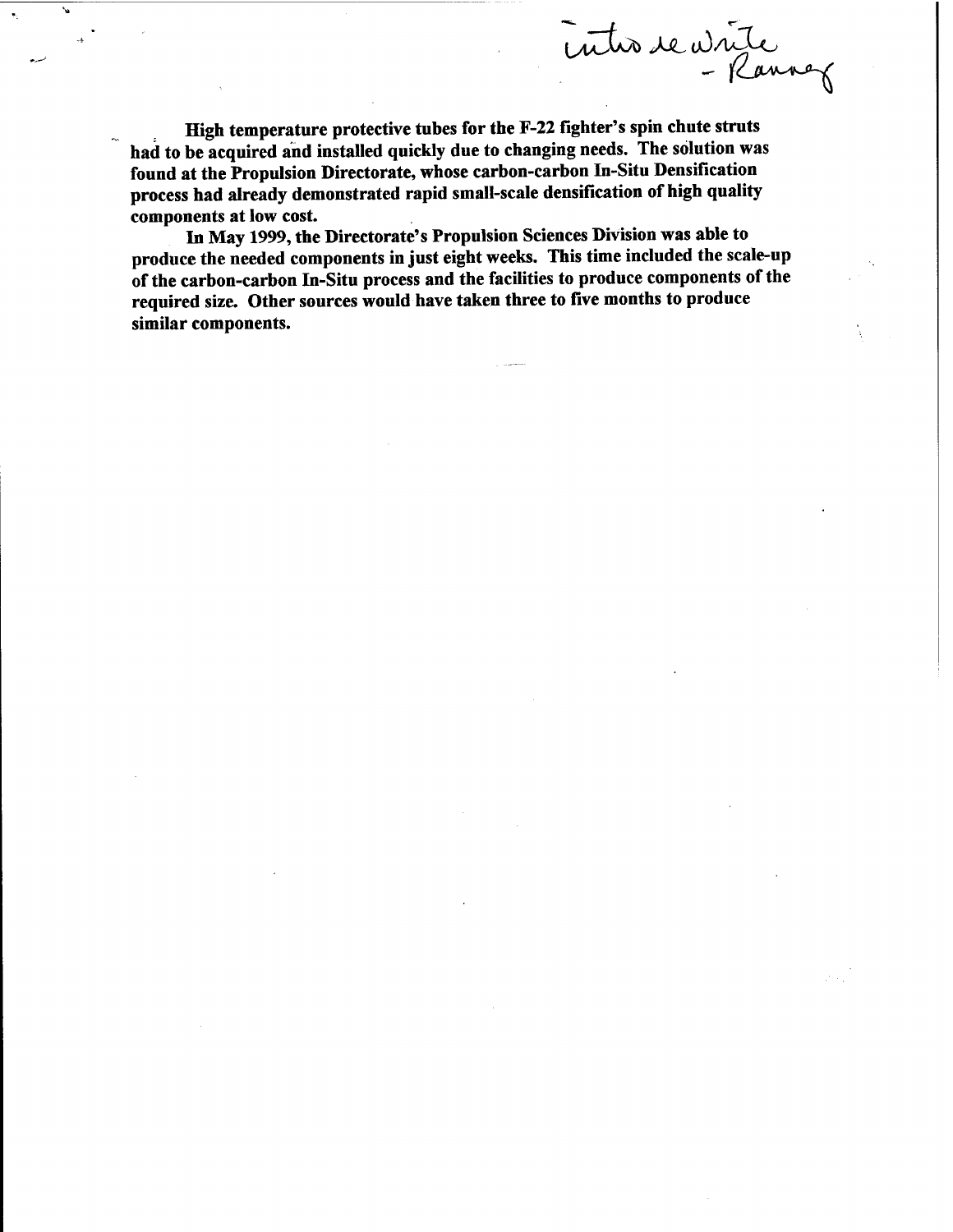

# Air Force Research Laboratory <sup>|</sup> AFRL

*Science and Technologyfor Tomorrow's Aerospace Force*

*Success Story* Carbon-Carbon Protective Tubes

High temperature protective tubes for the F-22 fighter's spin chute struts had to be acquired and installed quickly due to changing needs. A solution was found at the Propulsion Directorate, whose In-Situ Densification process had already demonstrated high speed, low cost densification of high quality carbon-carbon on a smaller scale than needed. In May 1999, Propulsion Sciences Division was able to do in two weeks what would take an existing facility three to five months. The Division scaled up the In-Situ process and produced parts for the qualification testing in just eight weeks, as well as assembling a new facility.

> **DISTRIBUTION STATEMENT A** Approved for Public Release Distribution Unlimited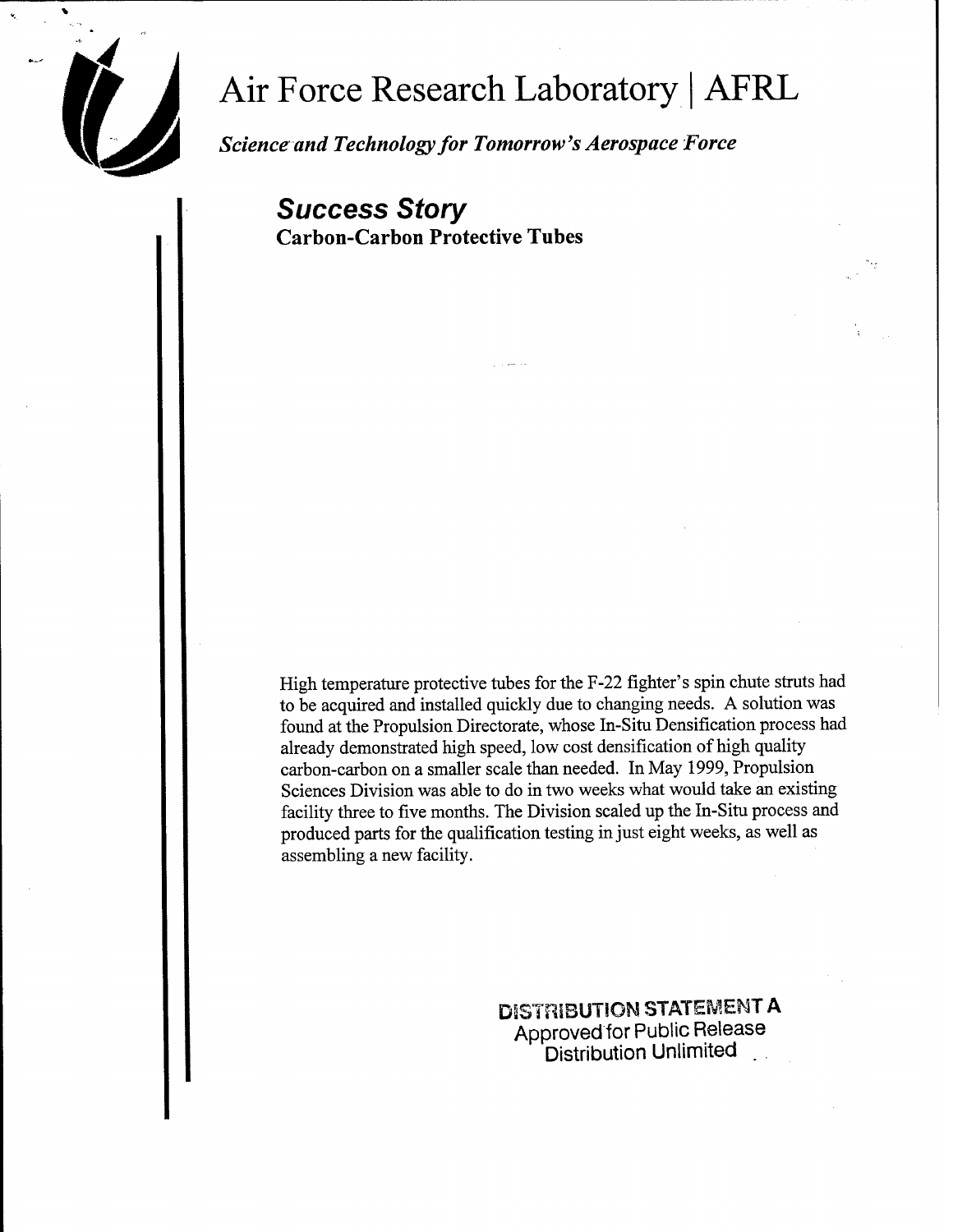

Air Force Research Laboratory Wright-Patterson AFB OH

#### **Accomplishment**

The In-Situ Densification Process is an impregnation process that, in contrast to commercial processes, is able to density a carbon-carbon composite uniformly. This is accomplished by using a low viscosity matrix precursor that has a high carbon yield. With this process there is no need for machining to open up the surface pores and a uniform density results. In addition, because the precursor has a high carbon yield, fewer cycles are needed to bring the composite to the same final density as current processes. The performance of the In-Situ material equals or surpasses that of commercial material in both liquid rocket engines and solid rocket motors. In most applications it is not necessary to graphitize the composite, which is not only time-saving but also a large energy saver. A new approach to the oxidation protection carbon-carbon composites is also possible due to the development of the In-Situ Densification Process. Since graphitization of the composite is not needed to enhance the mechanical properties of the composite, the temperature of the composite to never exceeds 1000°C. With this new process, the oxidation protection liner or shell is fabricated first as a free-standing part. Post-processing of this part is then performed, to maximize its mechanical and thermal properties. A carbon-fiber preform is then placed around or inside the liner or shell. The preform is then densified by the In-Situ Densification Process, producing a carbon-carbon composite with an integral oxidation-resistant component that does not spall or crack. To date ceramic and rhenium liners applied by this method have performed exceedingly well in both solid- and liquid-rocket nozzle environments.

# **Background**

Carbon-carbon composites possesses a unique set of properties that make them ideal materials for high temperature structural use. They are stronger and stiffer than steel, while less dense than aluminum. The composites maintain their mechanical properties to temperatures in excess of 3000°C, while the composite's material properties actually improve with heating as the non-ordered carbon is converted to the ordered graphite structure through the process of graphitization. The use of carbon-carbon composites has been limited because of the high cost and oxidation at elevated temperatures. Breaking through limitations, AFRL is offering new applications such as lowcost, lightweight composite rocket nozzles.

### **Additional** information

To receive more information about this or other activities in Air Force Research Laboratory, contact the Technology Transfer Branch, AFRL/XPTT, 1-800-203-6451 and you will be directed to the appropriate Laboratory expert.